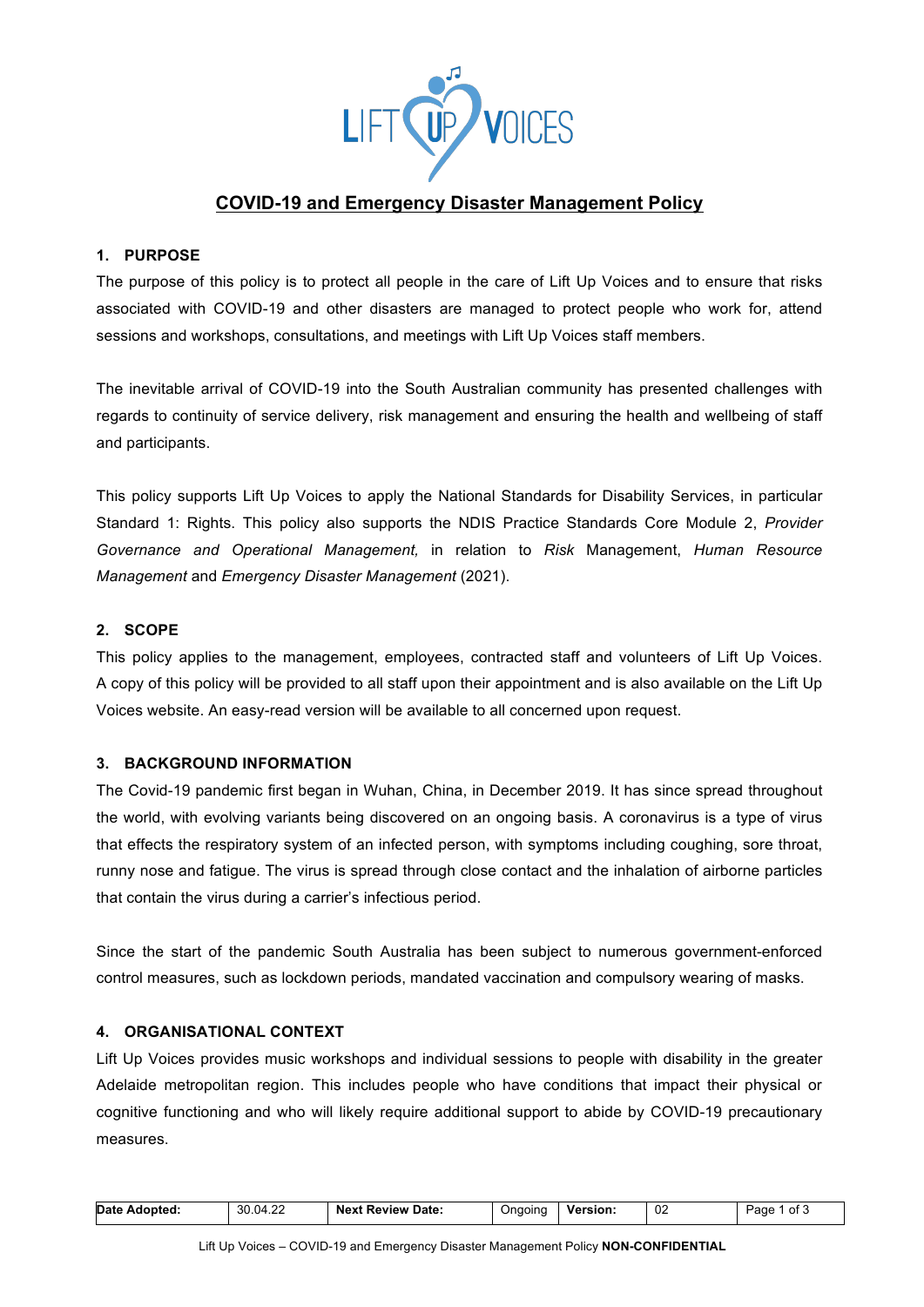COVID-19 presents numerous organisational risks to Lift Up Voices, including:

- Disrupted service delivery due to quarantine of participants
- Staffing shortages due to mandated isolation
- Financial challenges associated with cancelled or postponed service delivery and additional costs incurred to maintain infection control measures

It can reasonably be assumed that COVID-19 will continue to spread throughout the South Australian community and will impact Lift Up Voices as outlined above.

## **5. PROCEDURE**

## **5.1 Preventative Measures**

Lift Up Voices will engage in ongoing discussion with participants and their families regarding appropriate precautions to prevent COVID-19 being transmitted at the Lift Up Voices premises, including, but not limited to:

- Abiding by government-enforced close contact measures, mandated vaccination policies and mandated mask-wearing
- Ensuring all staff, contractors and volunteers and trained in emergency procedures during their initial orientation and notified of any changes or updates as they occur
- Providing staff with KN-95 masks and patrons with disposable surgical masks
- Carefully monitoring for symptoms of COVID-19 that may indicate an undiagnosed infection
- Managing numbers of participants to ensure that social distancing can be maintain, including redirecting patrons to an additional waiting area if required
- Cleaning of workspaces between each appointment and abiding by principals outlined in NDIS Infectious Control Training.
- Distribution of South Australian COVID-Safe Plan

## **5.2 Disruption due to staff or participant testing positive to COVID-19**

In the event a staff member or participant tests positive to COVID-19, services will be delivered online via Zoom wherever possible. If either party is unwell to the extent this is not practical, or the nature of a participant's disability is such that Zoom is not an effective medium for service delivery, appointments will be postponed and rescheduled to the next school holiday break following liaison between concerned parties.

## **5.3 Action following a person infectious to COVID-19 visiting Lift Up Voices**

A person who has tested positive to COVID-19 will likely have been unaware that they were infectious in days prior, including when they may have visited the Lift Up Voices premises. In the event this occurs, the following action will take place:

• Lift Up Voices will immediately contact participants and other parties that may have had contact with a positive case in the four calendar days prior to them receiving a positive test, regardless of

| Date Adopted: | 30.04.22 | <b>Next Review Date:</b> | Ongoing | <b>Version:</b> | 02 | Page 2 of 3 |
|---------------|----------|--------------------------|---------|-----------------|----|-------------|